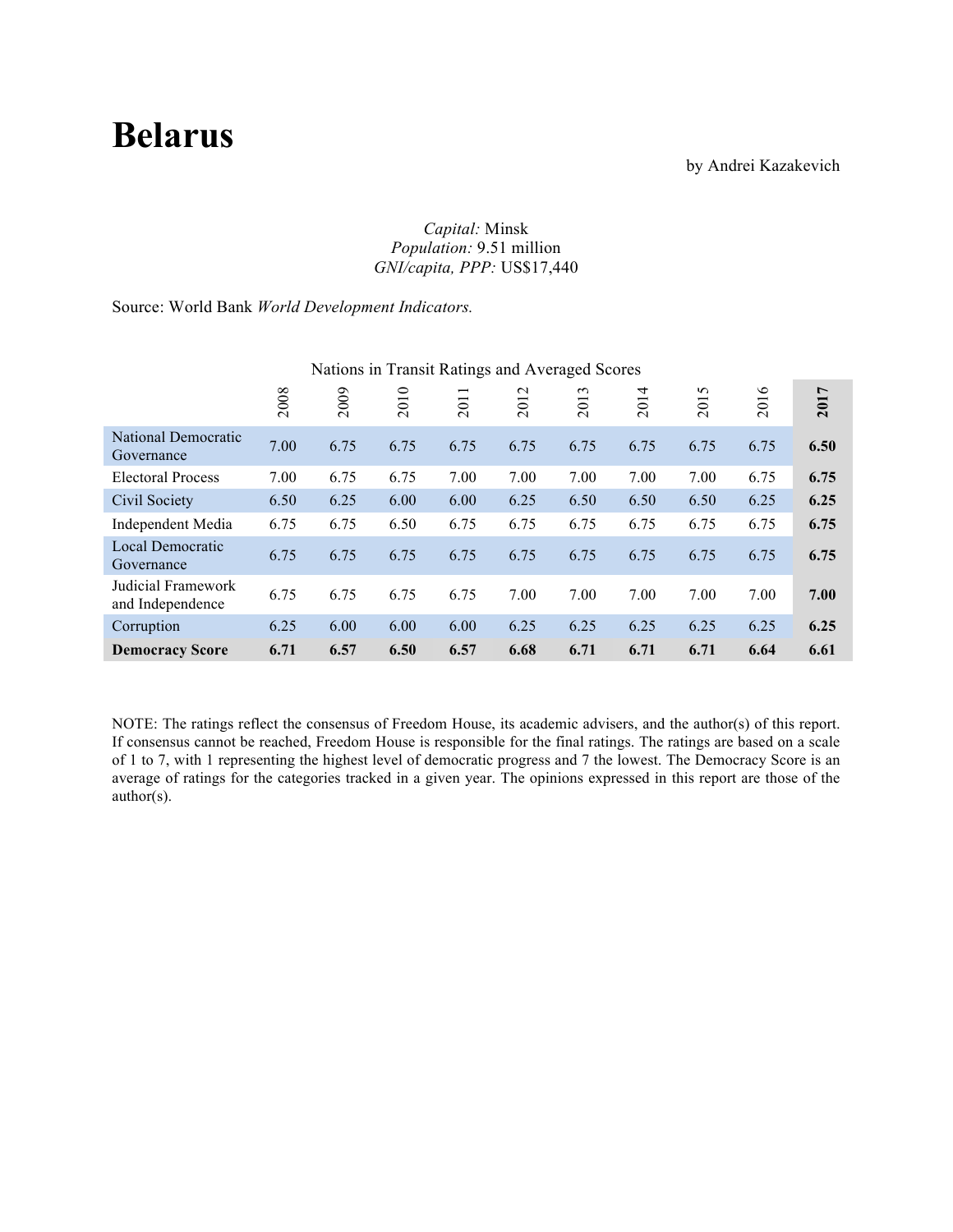# **EXECUTIVE SUMMARY**

According to the constitution, the Republic of Belarus is a democratic social state that guarantees respect for political rights and freedoms, as well as the separation of powers. However, after changes to the document in 1996 and 2004, the principle of separation of powers is no longer respected. The president not only has full executive power, but also a significant part of the legislative power.

Although the political opposition operates under adverse conditions and periodically faces administrative pressure or repression, the general political climate improved somewhat in the past two years. In 2016, the major political forces decided to take part in the September parliamentary elections, and support for an opposition boycott was limited. Most opposition groups revised their tactics of street protests, and demonstrations organized by some politicians did not attract many participants.

The results of the elections differed from previous balloting in a number of ways. For the first time since 2000, opposition candidates—Hanna Kanapatskaya of the United Civil Party and independent civil society activist Alena Anisim of the Belarusian Language Society—became members of parliament. Furthermore, while the 110-seat parliament remained mostly nonpartisan, the number of political party representatives increased to 16, the highest figure since the 1995 elections. The 2016 elections also marked the first time since 2000 that the average age of the deputies decreased, the first time that there were no constituencies contested by just one candidate, and the first time since 2000 that some competition between progovernment candidates was apparent. The changes represented a step toward political pluralism, but they were seen as the planned result of a shift in government priorities, and it was unclear whether they would have any noticeable political consequences.

There were no significant improvements to the electoral process itself in 2016. In addition to unequal conditions for candidates and state dominance of the media, there was a crucial lack of transparency that cast doubt on the official results. International and local monitoring found that the legal framework, media coverage, electoral commissions, and counting and tabulation procedures were all marred by irregularities and opacity.

Economic conditions in the country remain difficult. After a 3.9 percent contraction in gross domestic product in 2015, the decline in 2016 eased to 2.6 percent. The economy was expected to stagnate rather than return to growth in 2017. The inflation rate was relatively moderate by Belarusian standards, reaching 11.8 percent in 2016. Unemployment increased, although official statistics did not reflect this. The situation is complicated by the reduction of labor force outflow to Russia. Economic difficulties led to a significant increase in social tension and a drop in the authorities' popularity, though no escalation in antigovernment protests or political activity had materialized by year's end.

Foreign policy in the past two years has been characterized by a significant improvement in relations with the European Union (EU) and the United States. The 2015 presidential election was held with no evident violence. Belarusian authorities also released political prisoners and made some other minor changes in public life. In February 2016, hoping that its engagement policy would contribute to improving the political situation in the country and encourage efforts by Minsk to distance itself from Russian foreign policy, the EU lifted sanctions against Belarusian officials and businessmen. The level and intensity of contacts between Belarus and the EU have increased significantly. Relations with the United States have also greatly improved, and consultations on the return of a U.S. ambassador to Belarus have begun.

Despite efforts to diversify its foreign policy and economic cooperation, Belarus is still heavily dependent on Russia. Russia remains the country's top trading partner and a major market for Belarusian products; even Belarusian exports to the EU are mainly composed of processed Russian oil. Belarus is a member of Eurasian integration projects like the Eurasian Economic Union, despite criticism of them from government figures including President Alyaksandr Lukashenka and the lack of practical benefits from membership. At the same time, Belarus refused to accept a Russian military base on its territory in 2015, and while maintaining routine cooperation in the military sphere, did not participate in Russia's provocative military initiatives in the region in 2016. Relations between Russia and Belarus became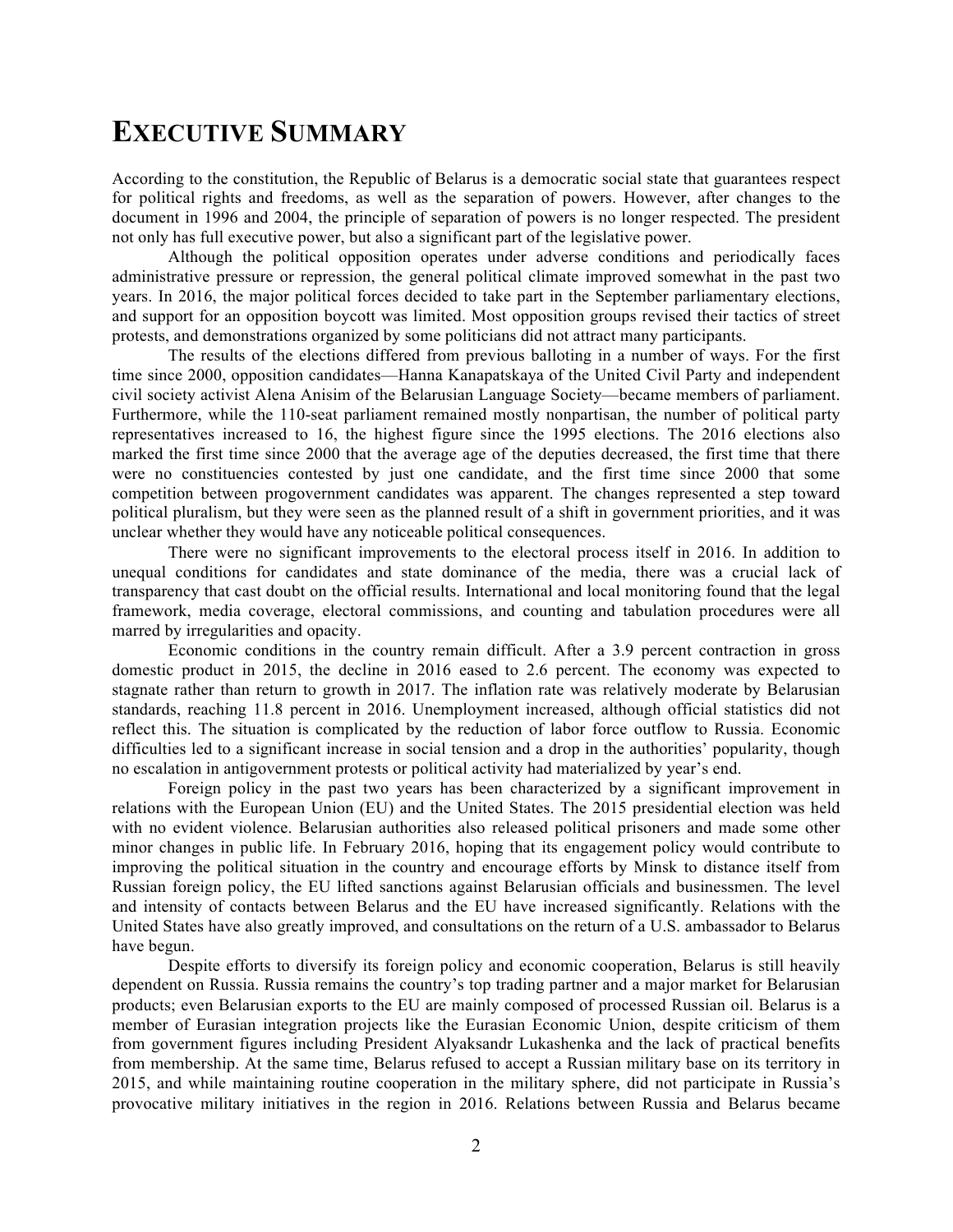increasingly strained during the year due to oil, gas, and other trade disputes; disinformation campaigns against Belarusian authorities in Russian media; a policy in Minsk of strengthening Belarusian identity that irritated certain political circles in Russia; security issues; and contradictions in foreign policy.

There were no significant shifts in the government and other executive bodies for much of 2016, though important rearrangements in the presidential administration were announced in December. The head of the administration, Alyaksandr Kosinets, and two deputies, Kanstantsin Martynetski and Ihar Buzowski, were sacked, and a new head (Natallya Kachanava) and deputy (Maksim Ryzhankow) were appointed. The shakeup could mean a reduction in the head of the administration's influence in Belarusian politics. Meanwhile, the government's discussion of the necessity of reforms, especially in the economy, increased, though no major changes were put forward. Lukashenka emphasized several times during the year that changes should be moderate, and that the proper reforms were more about improving or upgrading rather than fundamentally revising the current system.

#### **Score Changes:**

National Democratic Governance rating improved from 6.75 to 6.50 due to a general improvement in the political climate, including a reduction in police violence against government opponents surrounding the parliamentary elections, and the formation of a more politically diverse legislature, with opposition representatives winning seats for the first time since 2000.

#### **As a result, Belarus's Democracy Score improved from 6.64 to 6.61.**

**Outlook for 2017:** The next parliamentary and presidential elections are not due until 2020, and the long interim period opens possibilities for economic and constitutional reforms. However, the government has no significant incentives to improve democracy and protection of human rights, as its relationship with the United States and the EU has already been partially normalized. These normalized relations also provide a deterrent to any new repressive policies Nevertheless, If Belarusian authorities feel a threat to internal stability (as a result of the deteriorating economic situation, the growth of protest sentiments, etc.), then additional measures of political control and political rights restrictions will be applied. The greatest challenges in such a scenario would be a deepening of the economic crisis and closer Russian involvement in Belarusian politics, both factors that could trigger a rollback in political development. Taking into account negative economic trends and growing social tensions, such developments are quite possible. The positive tendencies of 2015 and 2016 will be maintained only if there are no significant challenges to political system and control.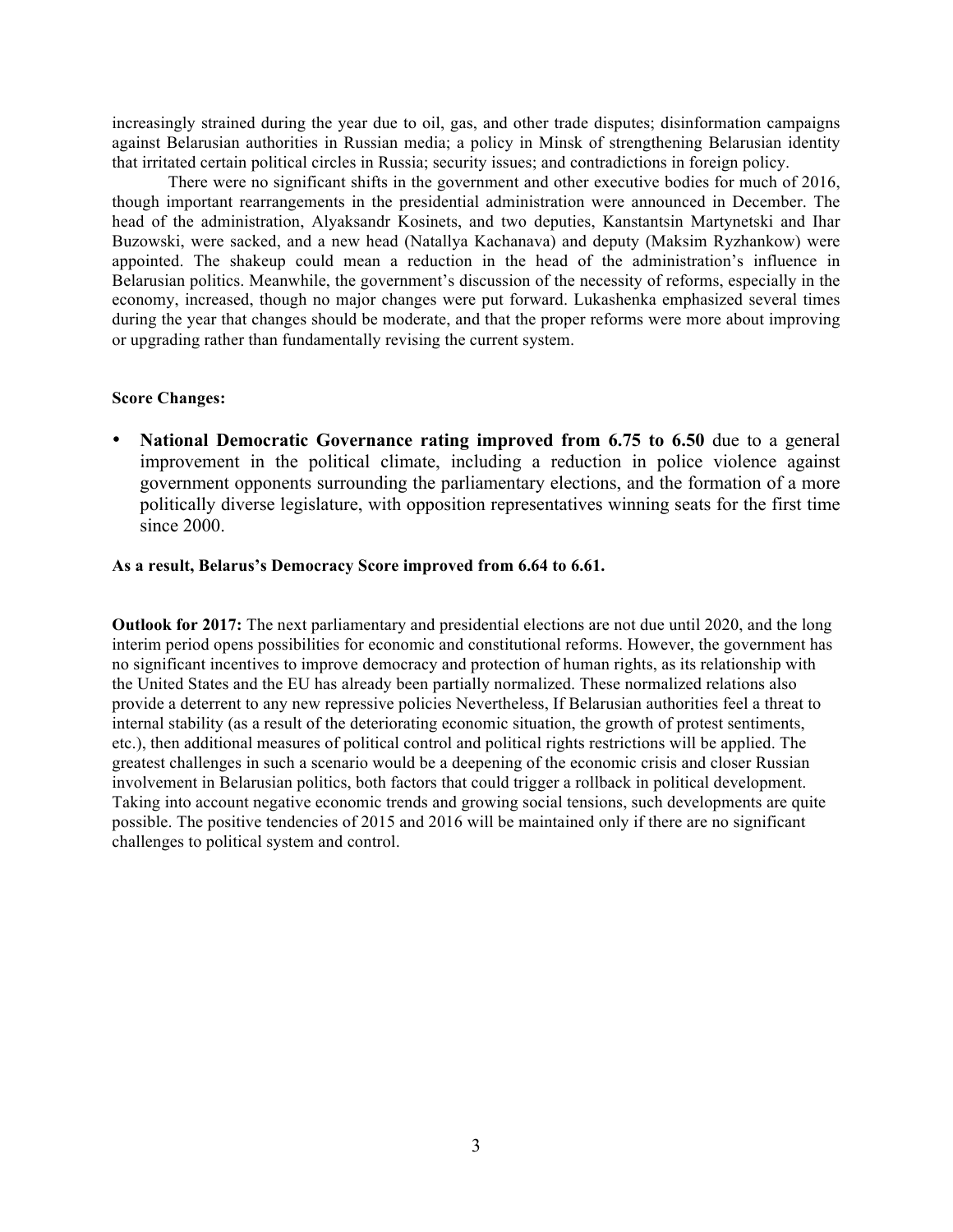# **MAIN REPORT**

#### **National Democratic Governance**

| 2008 | 2009                               | 2010 | 2011 | 2012            | 2013 | 2014                                       | 2015           | 2016           | 2017     |
|------|------------------------------------|------|------|-----------------|------|--------------------------------------------|----------------|----------------|----------|
| 7.00 | $\overline{\phantom{a}}$<br>∪. / J | 0.1  | ∪. ∠ | $\mathbf{0}$ ., | 0.7  | $\overline{\phantom{a}}$<br>$\mathbf{b}$ . | $\mathbf{U}$ . | $\mathbf{0}$ . | $6.50\,$ |

- According to the 1994 constitution, the Republic of Belarus is a democratic social state that guarantees respect for political rights and freedoms, as well as the separation of powers.<sup>1</sup> However, after changes to the document in 1996 and 2004, the principle of separation of powers is not respected.<sup>2</sup> The president not only has full executive power, but also a significant part of the legislative power. In particular, the president can issue decrees on his own initiative that have greater legal force than ordinary legislation.<sup>3</sup> Moreover, the president has virtually unlimited powers in the appointment of judges and reorganizing courts.
- Executive bodies completely dominate political and social life. This applies to both national and local politics. Since the beginning of the 1990s and especially after 1996, Belarus has encouraged a noparty political system. Political parties and nongovernmental organizations (NGOs) are granted no important role in policymaking. 4
- The political opposition operates under adverse conditions, periodically facing administrative pressure and, in some cases, criminal prosecution. However, the general political climate improved somewhat in 2015 and 2016.<sup>5</sup> In 2016, the major political forces decided to take part in the September parliamentary elections; support for a boycott was limited.<sup>6</sup> Most of the opposition forces revised their tactics of street protests. The demonstrations organized by Mikalay Statkevich and some other politicians did not attract many participants.<sup>7</sup>
- Despite the fact that the electoral process itself has not changed significantly (see Electoral Process), the election results differed from those of previous years in a number of respects. <sup>8</sup> For the first time since 2000, opposition candidates—Hanna Kanapatskaya of the United Civil Party and Alena Anisim of the Belarusian Language Society, an independent NGO—won seats in the parliament. Furthermore, political parties won 16 seats, or 14.6 percent of the 110-seat parliament—the highest figure since the 1995 elections. In both the 2008 and 2012 elections, only five winning candidates represented political parties.<sup>9</sup> Five parties now have their representation in parliament, compared with two and three parties after 2008 and 2012 elections, respectively. In general the parliament will preserve its nonpartisan character, given that 94 lawmakers do not represent any political party, but 68, or 61.8 percent, are formally members of the government-organized NGO (GONGO) Belaya Rus,<sup>10</sup> compared with 67 in the old parliament. Four of the five parties will not be represented by their leaders, who either lost their races or were forced to give up their candidacy. The leaders of Belaya Rus did not run for parliament.
- The political role of parties is not certain, but their presence in the parliament can promote the political activity of lawmakers, help to articulate a broader spectrum of political ideas and projects, provide broader engagement in decision making, and promote the political organization of various progovernment groups. An increase in party representation also means a strengthening of institutions that are not part of the executive "vertical." However, it is difficult to say whether the new composition of the parliament will bring visible changes in Belarusian politics.
- The 2016 elections also marked the first time since 2000 that the average age of the deputies decreased, the first time that there were no constituencies with only one candidate, and the first time since 2000 that a degree of competition among progovernment candidates was visible. The changes can be considered as a step toward political pluralism, but they were apparently the result of a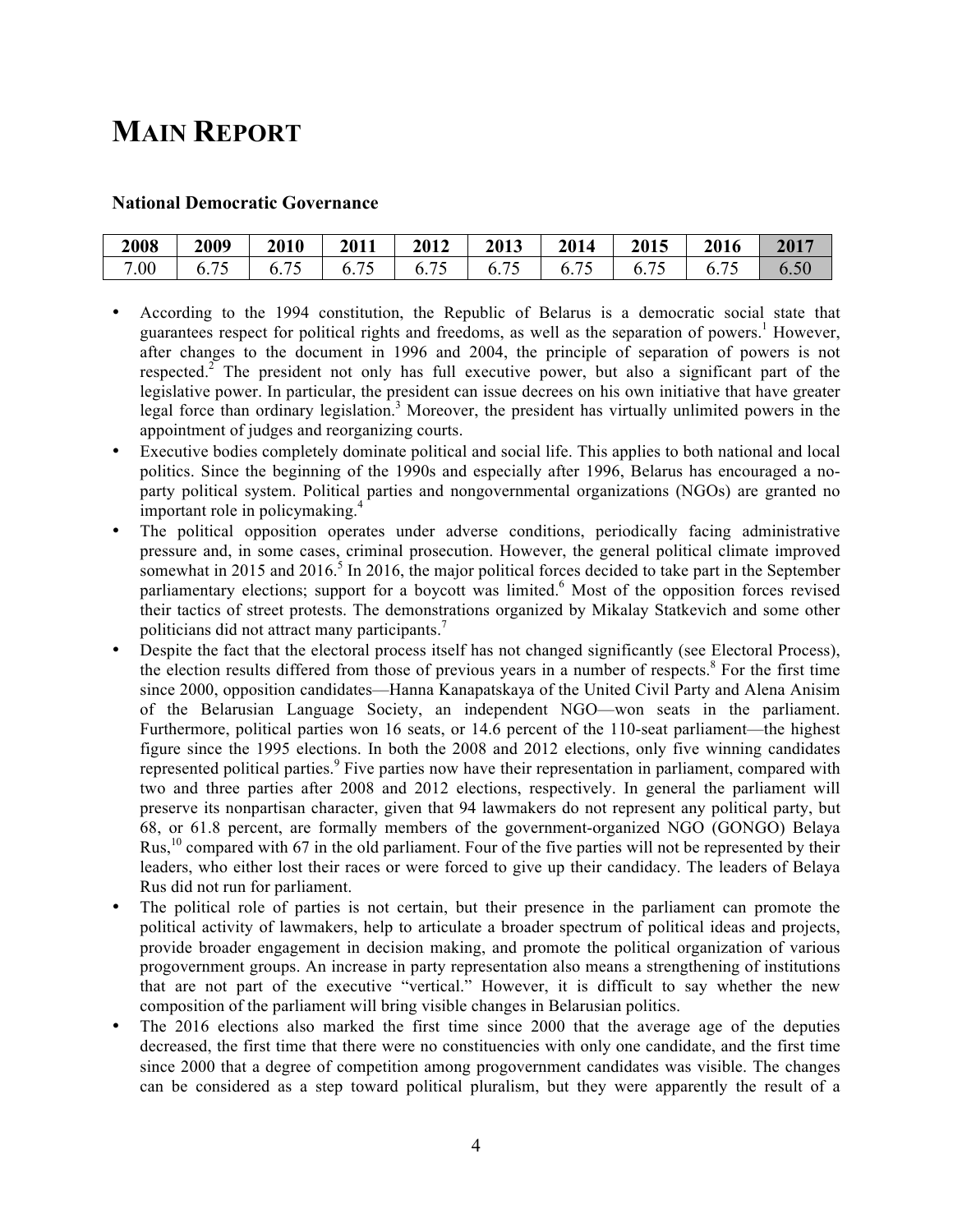government decision to allow such a limited opening, and any lasting political consequences remained unclear at year's end.

- The economic situation of the country remains difficult. After a contraction of 3.9 percent in 2015,<sup>11</sup> the gross domestic product fell another 2.6 percent in 2016.<sup>12</sup> The economy is expected to stagnate rather than return to growth in 2017.<sup>13</sup> The inflation rate was relatively moderate by Belarusian standards, reaching 11.8 percent in 2016.<sup>14</sup> There has been an increase in unemployment, though official statistics do not reflect this. The situation is complicated by a reduction of labor force outflow to Russia. Economic difficulties led to a significant increase in social tension and a drop in the authorities' popularity.<sup>15</sup> However, this had not resulted in an increase in protests or political activity by year's end.
- Belarus's foreign policy was characterized by a significant improvement in relations with the European Union (EU) and the United States. In February 2016, the EU lifted sanctions against Belarusian officials and businessmen, hoping that its engagement policy would contribute to improvements in the country's situation and encourage Minsk to distance itself from Russian foreign policy. 16
- The government's political rhetoric for domestic audiences changed to reflect foreign policy priorities in 2016. In particular, in a June 22 speech to the delegates of the fifth All-Belarusian People's Assembly, President Alyaksandr Lukashenka said that "to develop dynamically, Belarus needs normal relations with the European Union and the United States."<sup>17</sup>
- Despite these efforts to diversify its foreign policy and economic cooperation, Belarus remains heavily dependent on Russia. Russia is the country's main trading partner and a major market for Belarusian products.<sup>18</sup> Even Belarusian exports to the EU are largely composed of processed Russian oil products. In various speeches, authorities have consistently stressed the closeness of the relationship with Russia.<sup>19</sup> In fact, Belarus maintains a political and military alliance with Russia. At the same time, despite routine cooperation in the military sphere, Belarus did not participate in Russia's provocative military initiatives in the region in 2016.
- Relations between Russia and Belarus became increasingly strained during 2016 due to oil, gas, and other trade disputes;<sup>20</sup> disinformation campaigns against Belarusian authorities in Russian media; a policy of strengthening Belarusian identity that irritated certain political circles in Russia; security issues; and contradictions in foreign policy. $^{21}$
- In a sign of the confrontation between Russia and Belarus in the information sphere, two pro-Russian columnists were arrested in December 2016. They were charged with inciting national hatred, as they had expressed disdain for Belarusian statehood and culture and criticized Belarusian authorities for strengthening relations with Western countries. $^{22}$
- For most of the year there were no significant changes in the government and other executive bodies, but important rearrangements in the presidential administration were announced in December. The head of administration, Alyaksandr Kosinets; the first deputy head, Kanstantsin Martynetski; and deputy Ihar Buzowski were dismissed, and new head Natallya Kachanava and deputy Maksim Ryzhankow were appointed to replace them. The reshuffle will likely mean a decrease in the head of administration's influence in Belarusian politics, but the consequences remained uncertain at year's end. 23
- The government increased its discussion of the necessity of reforms, especially in the economy, although no important reforms were put forward. Over the course of the year, Lukashenka emphasized several times that changes should be temperate, and that any reforms should be about improving or upgrading but not significantly revising or altering the current system. He said in October, "I have already stated a thousand times that we have carried out all the reforms. We are now improving on what we have today."<sup>24</sup>

#### **Electoral Process**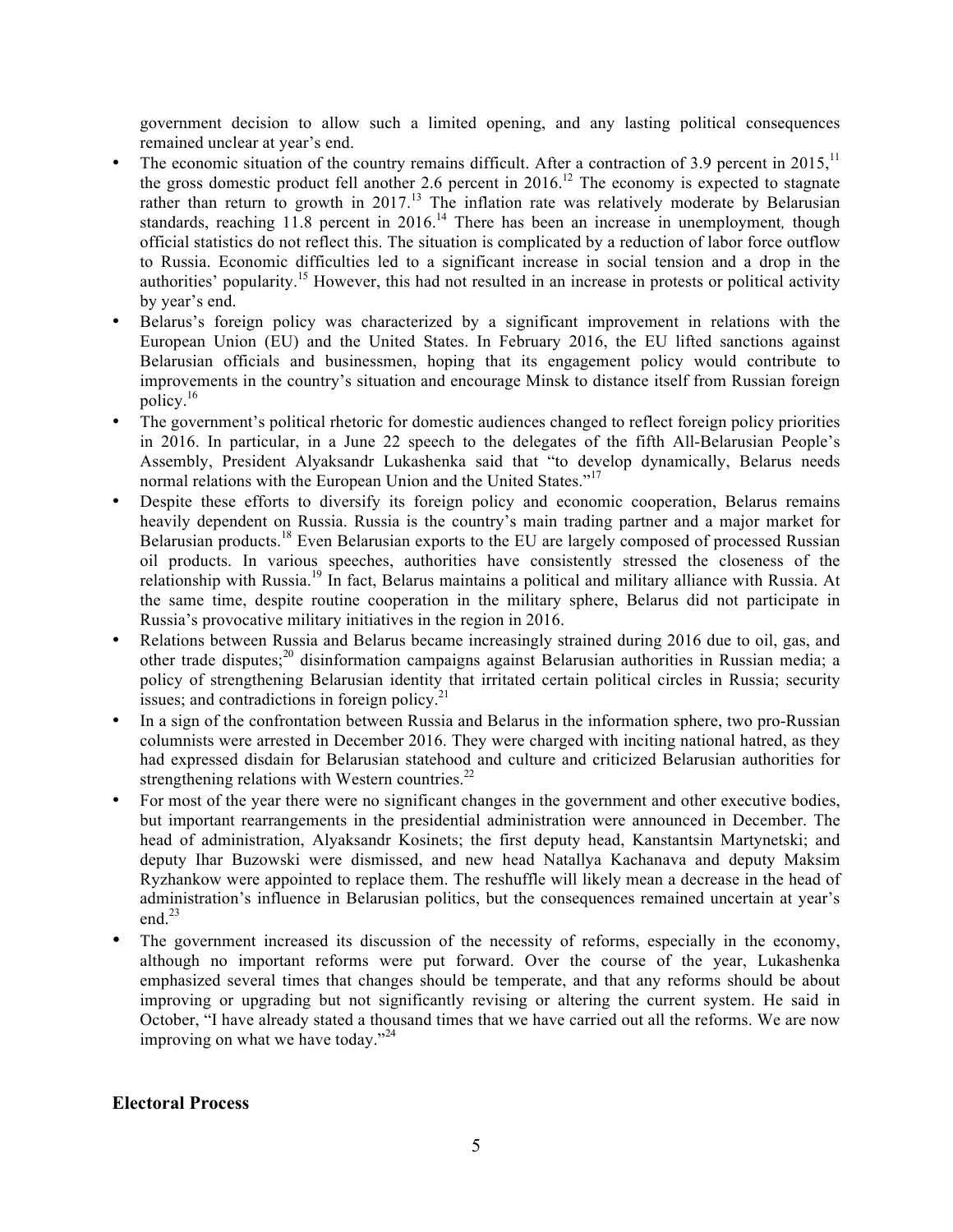| 2008 | 2009 | 2010                     | 2011    | 2012 | 2013    | 2014 | 2015 | 2016           | 2017 |
|------|------|--------------------------|---------|------|---------|------|------|----------------|------|
| 7.00 |      | $\overline{\phantom{m}}$ | $.00\,$ | .00  | $.00\,$ | .00  | .vv  | $\mathbf{0}$ . |      |

- The electoral process did not change significantly in Belarus in 2016. Like the 2015 presidential election, the parliamentary elections were characterized by a certain improvement in the political climate compared with the most recent national balloting, but the changes were not consistent or institutionalized. The most important improvements were related to the authorities' restraint in the use of direct violence, including violence against political protesters.
- The parliamentary elections were held on September 11, 2016. Members were elected through a majoritarian system in 110 constituencies for a four-year term. The Belarusian authorities had partially accepted previous recommendations from the Organization for Security and Co-operation in Europe's Office for Democratic Institutions and Human Rights (OSCE/ODIHR) and made some changes in the national legislation in 2013. An Interagency Working Group was established in February 2016 to consider the prior OSCE/ODIHR recommendations, and submitted seven proposals to the Central Election Commission of Belarus. The Election Commission adopted six resolutions addressing some of these recommendations. Nevertheless, a significant number of the OSCE/ODIHR recommendations were not addressed.<sup>25</sup>
- The OSCE/ODIHR mission concluded that elections in 2016 "were efficiently organized, but, despite some first steps by the authorities, a number of long-standing systemic shortcomings remain.<sup> $26$ </sup> Among the most important problems, the mission noted the following: early voting, counting, and tabulation procedures were still marred by a significant number of procedural irregularities and a lack of transparency; the legal framework restricted political rights and fundamental freedoms and was interpreted in an overly restrictive manner; the campaign lacked visibility; media coverage of the campaign did not enable voters to make an informed choice; and the composition of election commissions was not pluralistic. Among positive trends, the mission noted an overall increase in the number of candidates, including from the opposition, and a timely invitation to and welcoming approach toward international observers.<sup>27</sup>
- Election observation was also organized by the public campaign Human Rights Defenders for Free Elections, bringing together the most significant Belarusian human rights organizations. Leaders of the effort concluded that the 2016 elections took place in a more favorable internal political environment than previous balloting. They noted some positive trends: the absence of significant constraints in the collection of signatures for nominating candidates and conducting campaign activities, and a low percentage of refusals to register the nominations of groups and candidates. Nevertheless, the observers stated that the elections failed to meet a number of key international standards for democratic and free elections, and provisions in the country's own electoral legislation. The most important problems were the opacity of some procedures for observers, the lack of equal access to state media for all candidates, lack of impartiality of election commissions, abuse of administrative resources in favor of the progovernment candidates, and reported incidents in which voters were forced to participate in early voting.<sup>28</sup>
- Representatives of the campaign Right to Choose–2016, organized by the main opposition parties, declared that the lack of positive changes in the electoral law and law enforcement policy precluded the recognition of the elections as free and fair and undermined the credibility of the official results. They also stated that the sociopolitical environment had grown worse in comparison with the 2015 presidential election, noting the resumption of politically motivated criminal prosecution and an increasing number of administrative cases against political opponents and protesters.<sup>29</sup>
- Media monitoring conducted by the Belarusian Association of Journalists revealed that election commissions remained the dominant figures of the election field as presented in the state-run media; news programs adhered to predominantly depersonalized coverage of the candidates; and any broad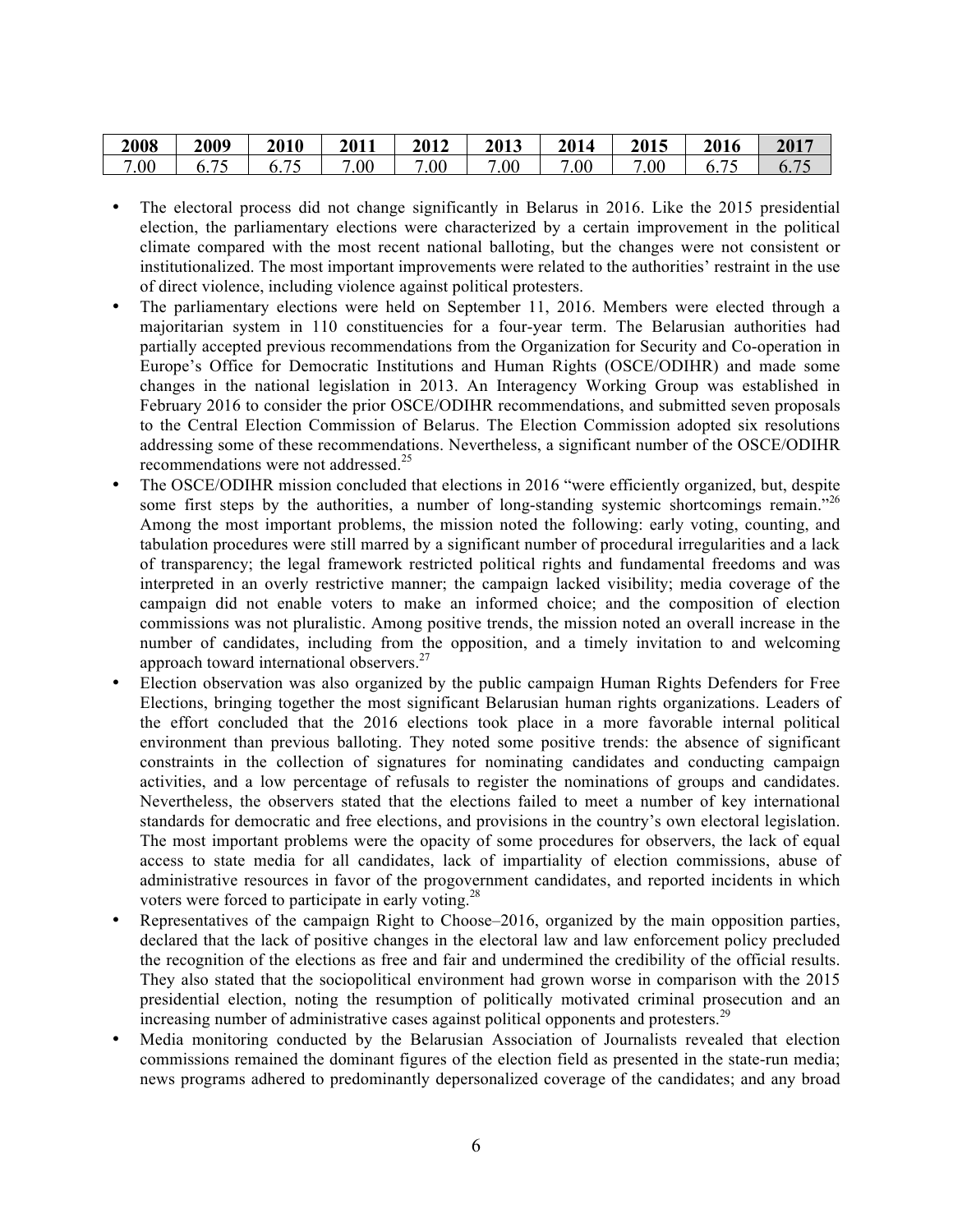public debates were nonexistent. In general, the elections were characterized as largely invisible and uninteresting for voters. $30$ 

### **Civil Society**

| 2008 | 2009 | 2010 | 2011 | 2012       | 2013 | 2014 | 2015 | 2016 | 2017 |
|------|------|------|------|------------|------|------|------|------|------|
| 6.50 | 0.22 | 6.00 | 6.00 | つく<br>0.25 | 6.50 | 6.50 | 6.50 | 6.25 | ∪.∠J |

- Formally, it is possible to create an NGO in Belarus. As of July 2016, a total of 15 political parties, 33 trade unions, 2,695 public associations (including 226 international, 725 national, and 1,744 local), 36 unions of public associations, and 7 republican state-public associations were registered in the country.31 In practice, there are many politically motivated restrictions on the ability to form, register, and operate such groups. Belarusian organizations often register abroad or operate without registration due to the unfavorable legal environment. As of 2015, about 200 Belarusian civil society organizations were registered in Lithuania and Poland.<sup>32</sup>
- An extensive sector of organizations associated with the state has been created in Belarus. Such socalled government-organized NGOs (GONGOs) receive funding and other support from the government, $33$  as well as a significant amount of international aid. Seven organizations formally have the status of "state-public," but many others nominally operate as independent organizations. The most significant GONGOs are the Belarusian Republican Youth Union, Belaya Rus, the Women's Union, and the Federation of Trade Unions. In addition to performing their immediate tasks, such organizations are included in the political process through participation in election commissions and election monitoring, as well as representatives serving in parliament and on local councils.
- Another part of the civil society sector consists of organizations that are not affiliated with the government. Since the late 1990s, the authorities have treated these groups as a potential political threat and imposed restrictions to limit their activities. In 2016, the authorities continued the practice of selectively denying the registration of public associations and parties for political reasons.<sup>34</sup> There are also restrictions on statutory activity, obtaining financing, and other aspects of operating an association.
- The 2015 CSO Sustainability Index, published in 2016, shows that the greatest obstacles for the development of civil society in Belarus are the legal environment and financial viability. In other areas—public image, infrastructure, service provision, advocacy, and organizational capacity— Belarusian NGOs exhibit a much higher degree of sustainability. Among the positive trends, the report noted a reduction in government harassment, successful advocacy campaigns, use of online crowdfunding platforms, organizational capacity development, and grassroots organizing.<sup>35</sup>
- In March 2016, legislation on foreign donations was amended, leaving the procedure without fundamental changes; compulsory preregistration of foreign aid is still needed, and criminal penalties for noncompliance with the procedure remain in force. However, positive changes include the removal of anonymous donations received in Belarus from the category of foreign donations.<sup>36</sup> According to NGO experts, the system does not meet international standards, including the OSCE Guidelines on Freedom of Association.<sup>37</sup>
- A large part of the NGO sector depends on funding from international donors, whose support was significantly reduced in 2015 and 2016. In addition, many international organizations have switched their attention to the authorities and GONGOs. NGOs are increasingly collecting donations from businesses and individuals, but the scale of such funds is not significant. Opportunities to receive funds from these sources are also adversely affected by the deterioration of the economy. Local business involvement in NGO funding is limited because of a lack of philanthropic traditions and informal prohibitions on supporting "disloyal" activities and organizations.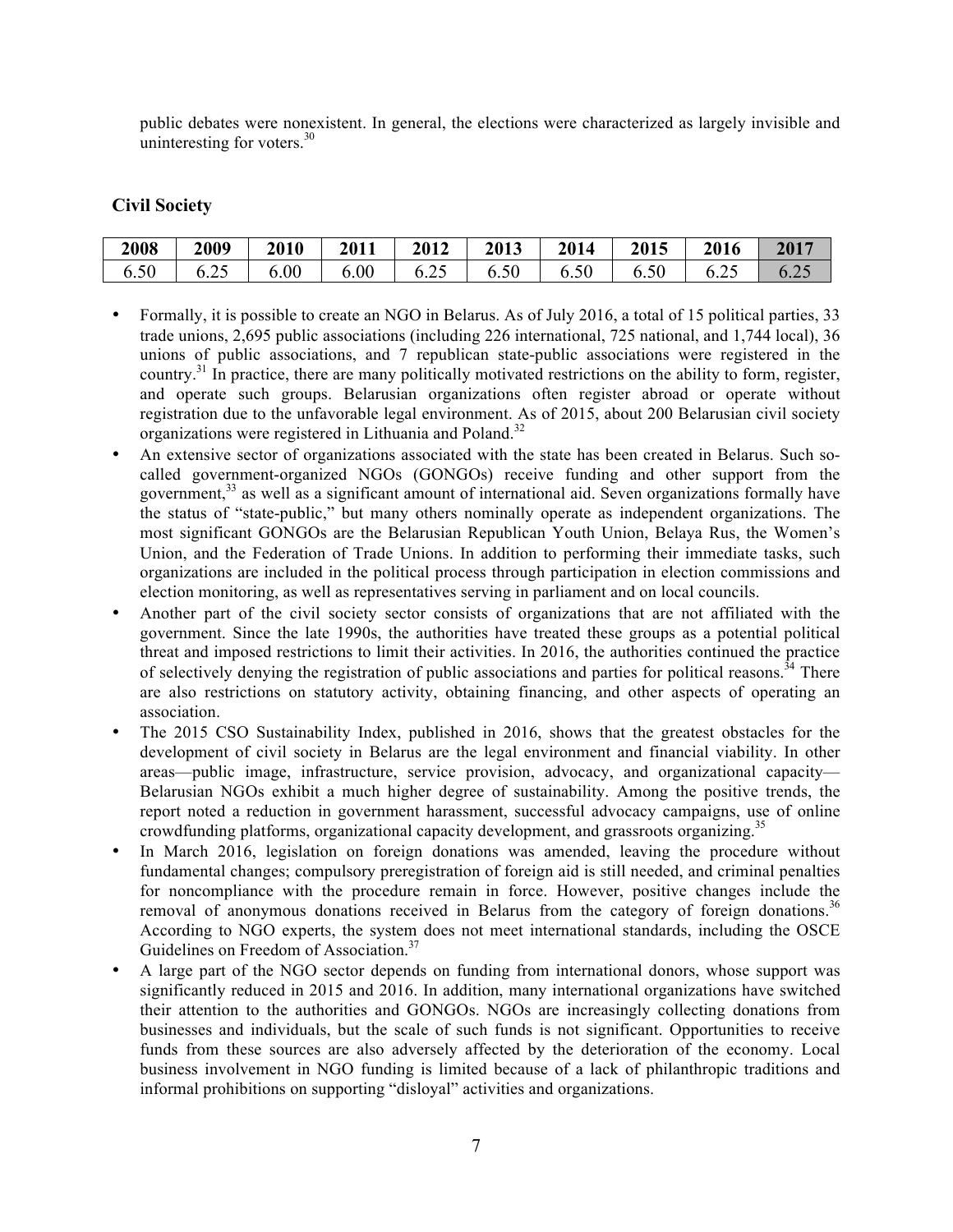- In general, Belarusian authorities tried to avoid the use of incarceration or direct violence against political opponents, civil activists, and journalists in 2016. Instead, the role of fines was significantly increased. According to human rights organizations, activists and journalists were fined 415 times for a total of \$148,000 during the year. This was double the number of cases and 3.5 times the amount in fines compared with 2015.38 The number of fines imposed for organizing and participating in protests and other public events increased nearly seven times.<sup>39</sup>
- The positive trends of broader cooperation between authorities and civil society organizations were maintained in 2016. Both sides participated in joint public events and expert discussions and conferences, and cooperated on cultural and other projects. Informal restrictions were partially lifted. A characteristic example was a legal October concert in Homyel given by the rock band Brutto, which had long been prohibited from performing in Belarus.
- In August 2016, as a result of pressure from the security services, the oldest Belarusian nonstate polling agency, established in 1992, was forced to suspend its activities.<sup>40</sup> The closure was likely connected with the parliamentary elections, as well as the agency's regular publication of opinion surveys showing a significant drop in President Lukashenka's approval rating.

## **Independent Media**

| 2008 | 2009 | 2010 | 2011 | 2012 | 2013           | 2014 | 2015 | 2016 | 2017 |
|------|------|------|------|------|----------------|------|------|------|------|
| ◡.   |      |      | . .  |      | $\mathbf{0}$ . |      |      |      |      |

- According to the Ministry of Information, 440 state-owned and 1,165 private print periodicals were officially registered in Belarus as of November 1, 2016. In the broadcast sector the disposition is the following: 149 state-owned and 25 private radio outlets; 40 state-owned and 59 private television outlets.<sup>41</sup>
- State-owned media dominate the print market. According to the Belarusian Association of Journalists, social and political issues are covered by fewer than 30 private periodicals. The joint circulation of private print media is much less than that of state-owned competitors.<sup>42</sup>
- Television is still the most popular source of news in Belarus. The sector is dominated by Belarusian state-owned and Russian channels. There are also several foreign television and radio services directed at Belarus, including the television channel Belsat, Radio Free Europe/Radio Liberty's Belarusian service, Radio Racyja, and European Radio for Belarus. Only European Radio for Belarus and Radio Free Europe/Radio Liberty were accredited in Belarus.
- Internet users account for 62.2 percent of the population, and 66.9 percent of them use the internet daily.<sup>43</sup> The internet remains the only medium in which nonstate news outlets have prevalence over state-owned outlets.<sup>44</sup>
- Two Belarusian journalists, Kanstantsin Zhukowski and Larysa Shcharakova, were brought to trial for cooperation with foreign media outlets in 2016. The reporters were fined for "illegal production of media products." The accusation was based on video materials aired on Belsat TV.<sup>45</sup> Zhukowski was fined seven times over the course of the year.
- In January 2016 the Belarusian State Security Committee (KGB) suspended a criminal investigation against journalist and military expert Alyaksandr Alesin. In December 2014, Alesin had been released from a KGB pretrial detention center, where he was kept for 21 days. The journalist was accused of espionage.<sup>46</sup>
- In March 2016 the Ministry of Information issued official warnings to popular online news outlets *Yezhednevnik* (ej.by) and *Nasha Niva* (nn.by). According to the ministry, the warnings were issued for using visual materials that could discredit Belarusian armed forces and providing inaccurate demographic statistics, respectively.<sup>47</sup>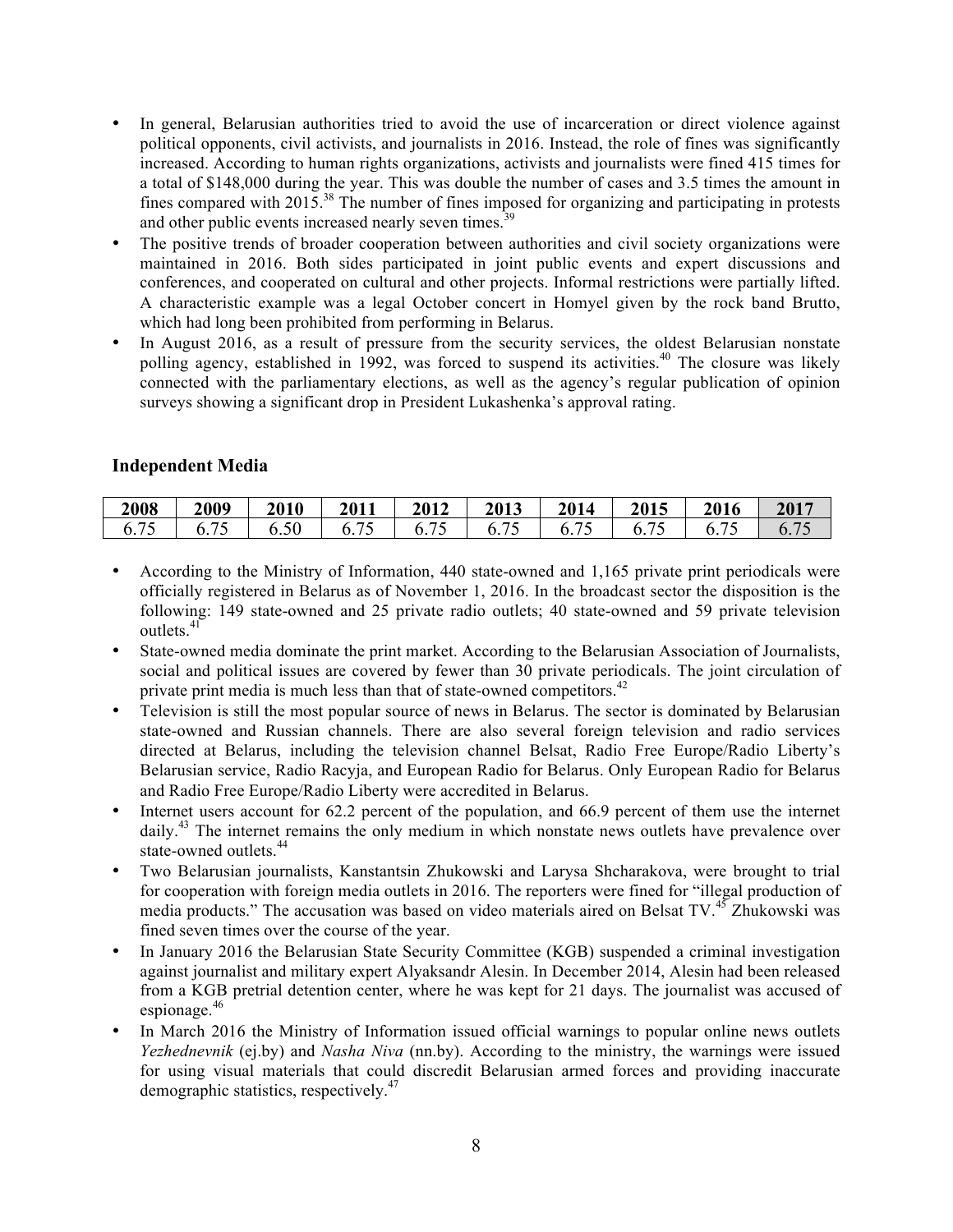• In October, Eduard Palchys, founder and editor of the blog *1863X*, was sentenced to one year and nine months of restricted freedom and released for time served in pretrial detention.<sup>48</sup> He had been arrested in Russia in January, extradited to Belarus, and charged with inciting hatred and distributing pornographic materials after publishing a series of articles that were critical of Russian nationalism and foreign policy. Human rights organizations had recognized him as a political prisoner.

#### **Local Democratic Governance**

| 2008 | 2009           | 2010 | 2011 | 2012 | 2013 | 2014           | 2015 | 2016 | 2017 |
|------|----------------|------|------|------|------|----------------|------|------|------|
| 0.7  | $\mathbf{0}$ . |      |      |      | h    | $\mathbf{b}$ . |      |      |      |

- Local politics in Belarus are overseen by executive bodies (the "executive vertical") and subordinated to the central authorities.<sup>49</sup> There is virtually no local self-government, with an extremely low level of real local autonomy. In practice, local representative bodies cannot pursue their own economic and personnel policies or independently allocate financial resources.<sup>50</sup> No significant reforms in the sphere of local democracy were implemented in 2016. A gradual opening of the executive bodies to contact with the public and civil society organizations can be noted, but such changes are not consistent in nature.
- The current Belarusian system of local self-government was formed in the Soviet period and has not undergone any substantial changes since the time of independence. Citizens' level of interest in local politics is consequently very low, as is their interest in the development of local communities and initiatives.
- There is a growing divergence in economic and political development between Minsk and the rest of Belarus, as well as between large cities and other areas.<sup>51</sup> Human, financial, and political resources are increasingly concentrated in the capital and other major urban centers, while a significant part of the rural countryside and smaller towns are experiencing demographic and economic decline. As a result, local democratic initiatives are mainly limited to large cities, while the depressed regions are becoming even more reliant on the national government.
- The actual level of freedom may differ from area to area, and depends on a settlement's location, its economic structure, human resources, and local authorities. In 2016 the most visible public initiatives were focused on large cities and especially Minsk. They were typically related to the development of city infrastructure and transport, or the struggle to protect parklands and resist a growing density of housing construction. Characteristic example of 2016 is civic campaign to protect Asmalouka (historical district in Minsk). <sup>52</sup> There is a trend of city authorities becoming more transparent and open to grassroots initiatives and local civil society organizations when implementing urban policy and infrastructure projects in Minsk and other large cities. The primary incentive is the curtailment of financial resources. However, the trend is unstable and has not significantly affected the development of local democracy to date.
- The main bodies of self-government are local councils. In practice, they exercise only a small part of the authority legally allocated to them. In most cases they simply approve solutions prepared by the executive bodies, including allocation of local budgets. The main function of local councils in the Belarusian political system is to serve as a space for communication among local elites and between local elites and the population.<sup>53</sup>
- Local councils, like other representative bodies in Belarus, are mostly nonpartisan in nature. Only two representatives of opposition parties became deputies of local councils after local elections in 2014. Representation of progovernment parties is also low and politically insignificant at about 1.3 percent. 54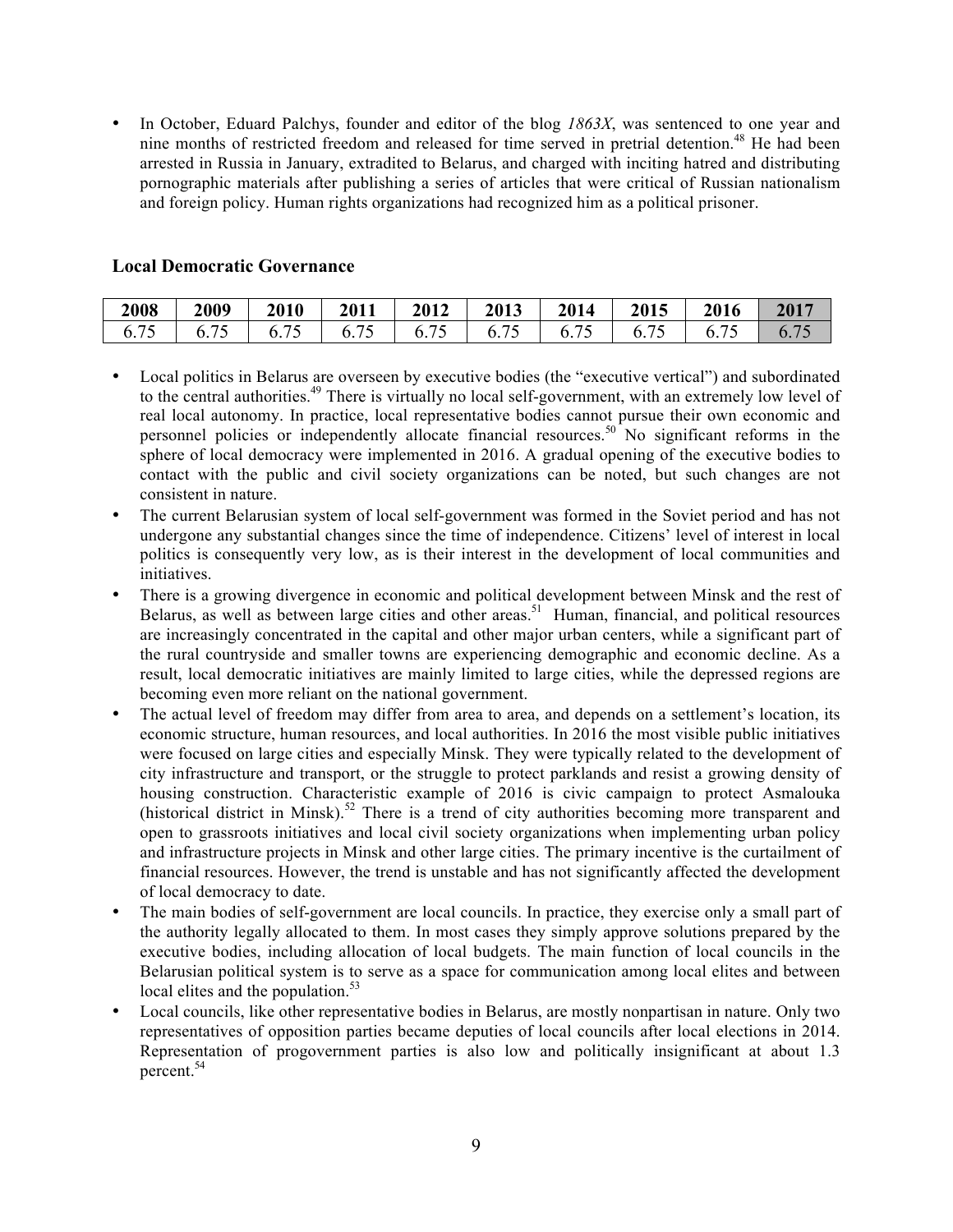• The *voblasts*, or region, is the most significant level of subnational government from a political point of view. Regions are controlled by the national government but have some autonomy, including on staff policy. Hrodna, along the country's western border, is the region with the lowest level of autonomy in practice, as it is considered to be potentially the least loyal in political terms. Top appointments in this region are frequently transfers of officials from other regions.<sup>55</sup> Such transfers are rare in the rest of the country.

#### **Judicial Framework and Independence**

| 2008 | 2009                             | 2010 | 2011 | 2012 | 2013 | 2014 | 2015 | 2016 | 2017                |
|------|----------------------------------|------|------|------|------|------|------|------|---------------------|
| 0.73 | $\overline{\phantom{a}}$<br>◡. ៸ |      | 0.75 | .00  | .00  | 7.00 | .00  | .00  | .00<br>$\mathbf{r}$ |

- The independence of Belarusian courts is formally guaranteed by the constitution and the law. However, courts are dependent on the executive bodies in practice. The level of corruption is relatively low; petty bribery is not widespread. Judges enjoy some autonomy in considering the majority of cases, but if a particular case affects essential interests of the authorities, a judge can be directly influenced and the final judicial decision revised. This applies to both criminal and administrative cases, including those related to suppression of political activity in the country, and to civil cases that affect the economic interests of the ruling circles or state-owned enterprises. Influence usually takes the form of direct instructions by executive officials to heads of courts; the latter then convey the instructions to judges. $56$
- Executive bodies, primarily the president and the presidential administration, have the ability to exercise decisive influence on judicial appointments. However, the determinative role in personnel policy is currently played by the Supreme Court and the chief justice. The courts have a fairly autonomous position among the law enforcement agencies due to the role of Chief Justice Valiantsin Sukala, who has held his office since January 1997. The judicial system's management is centralized and largely follows the patterns of the executive "vertical."
- The executive bodies have been able to alter the structure and authority of the judiciary, partly via presidential decrees. For example, some functions of Constitutional Court were changed by a presidential decree in 2008,<sup>57</sup> and the reform of judicial system in 2013–14 was also implemented through decrees.<sup>58</sup> Among other things, that reform led to the incorporation of the Supreme Economic Court into the Supreme Court, in spite of the fact that the autonomy of the former is granted by Article 34 of the constitution. The changes introduced by decrees have not been approved through legislation. Furthermore, the Constitutional Court has recognized that such reforms require constitutional amendments.<sup>59</sup>
- Citizens have virtually no avenues for a constitutional review of laws or executive actions in Belarus. The bodies eligible to appeal to the Constitutional Court are limited to the president, the parliament, the Supreme Court, and the government, $60$  and few binding decisions have been issued by the Constitutional Court since 2000.<sup>61</sup> The main activities of the Constitutional Court include consultation on new legislation and, on rare occasions, issuing formal advisory decisions on certain legal issues; only two advisory decisions were issued in  $2016$ .<sup>62</sup>
- In 2016, the political dependence of the courts was clearly visible in administrative cases against the organizers of street protests. Human rights organizations noted the use of the courts to punish political activists, journalists, and representatives of civil society during the year.<sup>63</sup> The most obvious indicator of court politicization is the prompt revision of sentencing policy after a change in the political situation. The courts also take the side of the authorities when considering the majority of electoral disputes.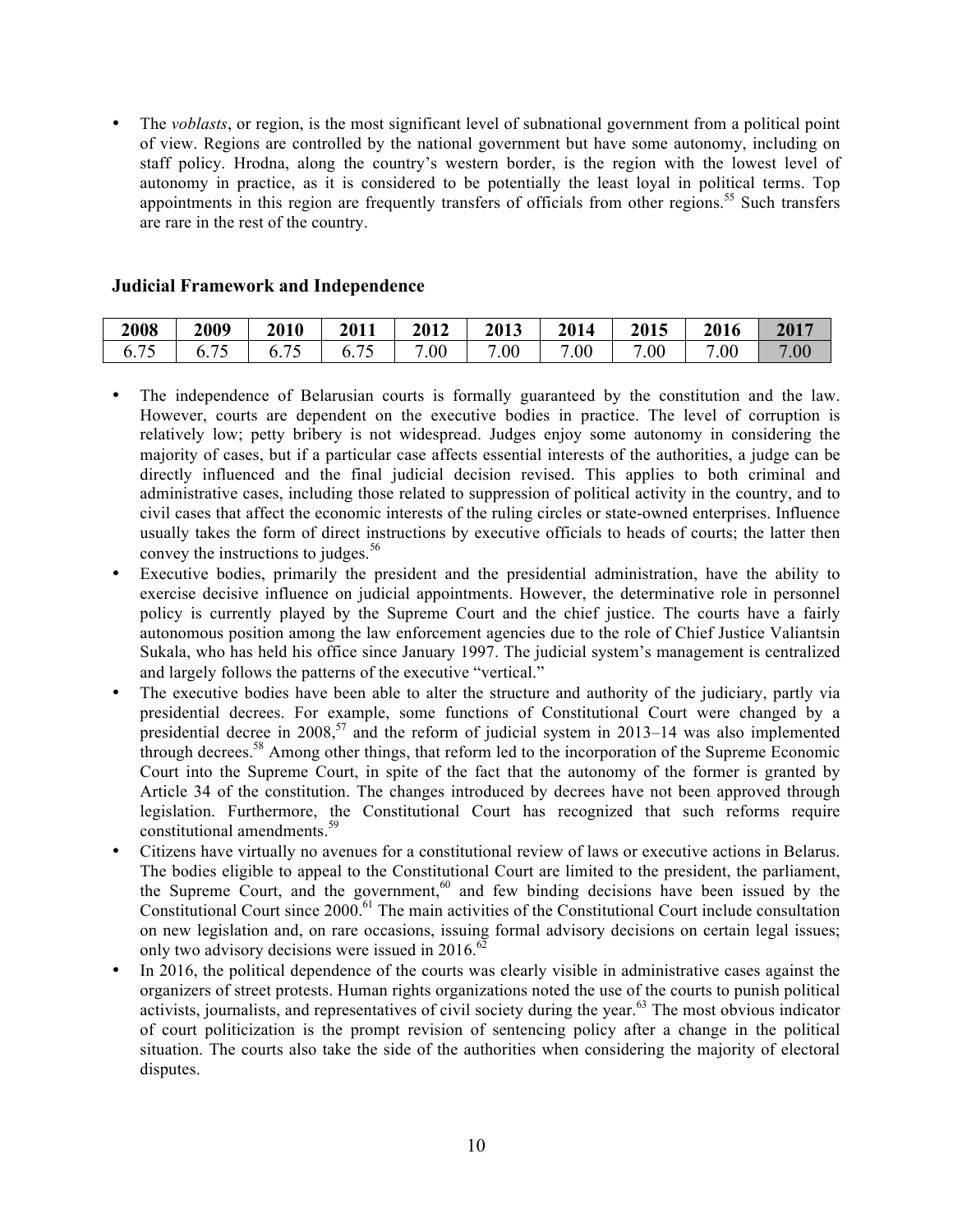### **Corruption**

| 2008 | 2009 | 2010 | 2011 | $\vert$ 2012 | 2013 | 2014                     | 2015 | 2016                    | 2017 |
|------|------|------|------|--------------|------|--------------------------|------|-------------------------|------|
| 6.25 | 6.00 | 6.00 | 6.00 |              |      | $6.25$   $6.25$   $6.25$ | 6.25 | $\sim$ $\frac{6.25}{ }$ | 6.25 |

- The state system is highly nontransparent. Executive bodies are the main agents and mediators of corruption. The vast majority of information on corruption comes from official sources, and the activity of NGOs in this sphere is limited due to their lack of access to information; investigative journalism focused on corruption is rare.<sup>64</sup>
- President Lukashenka has always used the fight against corruption to increase the government's popularity and legitimacy, and official anticorruption processes and their coverage in the media have become a standard of political life. In 2016, seeking to demonstrate consistency in the fight against corruption, the authorities announced prosecutions of both petty and high-ranking officials and even a businessman close to the president.<sup>65</sup>
- The case against the businessman, Yuriy Chyzh, was unusual for Belarus given the connection to Lukashenka. Chyzh was detained by the KGB along with five associates in March and charged with tax evasion.<sup>66</sup> He was released in September and was expected to remain free if he paid what he owed to the state. Lukashenka told reporters that he was personally supervising the case.<sup>6</sup>
- A new anticorruption law entered into force in January 2016.<sup>68</sup> Under the new measure, persons dismissed for discrediting reasons cannot be appointed to high civil posts, service retirement benefits are not available for corrupt officials, and an institute of public control will be established with mechanisms for citizen participation. In general, the changes in the law are not expected to significantly strengthen the fight against corruption.
- The anticorruption policies of the authorities result in a relatively low level of petty corruption; direct bribery is risky and not widespread. Many measures have been taken to make corruption unnoticeable to the public. Unlike in many post-Soviet countries, officials do not engage in displays of luxury or high income. To some extent the same is true among businessmen.
- In September 2016, the Council of Europe's Group of States against Corruption (GRECO) published a summary of its report on Belarus. It notes that Belarus has partly implemented only one out of the 20 pending recommendations on addressing corruption, with no progress registered on others. The only area where progress has been recorded concerns the introduction of administrative liability of legal persons for money-laundering offenses. An evidence-based comprehensive strategy and plan of action as well as independent mechanisms to combat corruption are still missing; no initiatives have been taken to strengthen the independence of either the Prosecutor General's Office or the judiciary.<sup>69</sup>
- It remained a common practice in 2016 to pardon persons who committed corruption crimes but offset the financial damage through fines of twice the embezzled amount or more.<sup>70</sup> This creates opportunities for the abuse of pardons and raises the potential for de facto commercialization of anticorruption measures. The risk of abuse was exacerbated by the presidential administration's decision to treat the list of officials pardoned by the president as an official secret in 2016.<sup>71</sup>
- Transparency International's Corruption Perceptions Index 2016 ranks Belarus at 79th out of 176 countries, with 40 points on a 100-point scale. This is worse than the global average of 43 points.<sup>72</sup> It should be noted that the level of corruption greatly depends on the sector. For instance, the World Justice Project's Rule of Law Index 2016 ranked Belarus 57th out of 113 countries overall.<sup>73</sup> However, the index's "Civil Justice" and "Regulatory Enforcement" factors place Belarus at 30th in the world, while in terms of the "Open Government" factor, Belarus holds only the 90th position.

#### *AUTHOR: Dr. Andrei Kazakevich is director of the Institute of Political Studies "Political Sphere" (Belarus), editor in chief of the Journal "Political Sphere" and Belarusian Political Science Review, and*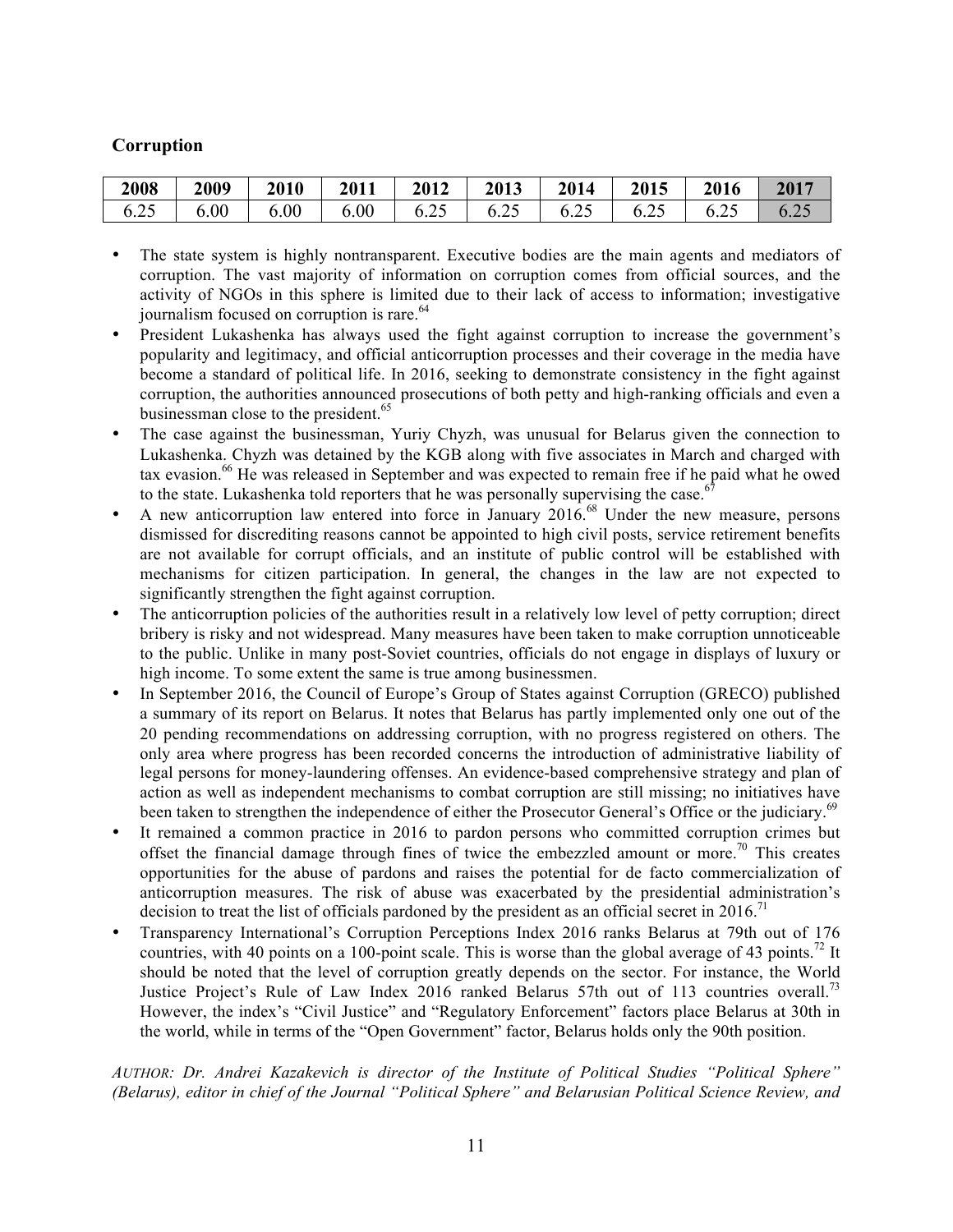*research fellow at Vytautas Magnus University (Lithuania). He holds his PhD in Political Science and head of the organizing committee of the International Congress of Belarusian Studies.*

http://www.wipo.int/edocs/lexdocs/laws/en/by/by016en.pdf

 $\overline{a}$ 

http://www.wipo.int/edocs/lexdocs/laws/en/by/by016en.pdf

 $\frac{7}{10}$   $\ldots$   $\ldots$   $\ldots$  mpc arrow are  $\ldots$   $\ldots$   $\ldots$   $\ldots$   $\ldots$   $\ldots$   $\ldots$   $\ldots$   $\ldots$   $\ldots$   $\ldots$   $\ldots$   $\ldots$   $\ldots$   $\ldots$   $\ldots$   $\ldots$   $\ldots$   $\ldots$   $\ldots$   $\ldots$   $\ldots$   $\ldots$   $\ldots$   $\ldots$   $\ldots$   $\ldots$   $\ldots$   $\ldots$   $\ld$ 

http://www.belayarus.by/news/primary/5313.html <sup>11</sup> World Bank, "Global Economic Prospects," June 2016,

http://pubdocs.worldbank.org/en/484281463605616745/Global-Economic-Prospects-June-2016-Europe-and-

```
<sup>12</sup> Dzmitry Zayats, "Belarus' GDP falls by 2.6 percent in 2016," Naviny.by, January 18, 2017, http://naviny.by/en/article/20170118/1484751133-belarus-gdp-falls-26-percent-2016
```
<sup>13</sup> German Economic Team Belarus, "Беларусь: макроэкономический прогноз" [Belarus: Macroeconomic

<sup>16</sup> Sanctions were retained only for four persons suspected of involvement in the disappearance of Belarusian opposition politicians in 1999–2000. "Council Regulation (EU) 2016/277 of 25 February 2016 amending Regulation

<sup>&</sup>lt;sup>1</sup> Article 1, Article 6, Constitution of the Republic of Belarus of 1994 (with changes and additions adopted at the republican referenda of November 24, 1996, and of October 17, 2004),

<sup>&</sup>lt;sup>2</sup> Opinion on the amendments and addenda to the constitution of the Republic of Belarus as proposed by: I. the President of the Republic (Doc. Cdl (96) 90) II. the Agrarian and Communist groups of parliamentarians (Cdl (96) 71), Venice Commission, Council of Europe, November 15–16, 1996,

http://www.venice.coe.int/webforms/documents/?pdf=CDL-INF(1996)008-e<br><sup>3</sup> Article 101, Article 137, Constitution of the Republic of Belarus of 1994 (with changes and additions adopted at the republican referenda of November 24, 1996 and of October 17, 2004),

<sup>&</sup>lt;sup>4</sup> Margarita M. Balmaceda. Living the High Life in Minsk: Russian Energy Rents, Domestic Populism and Belarus' Impending Crisis High. 2014 pp. 1-18<br><sup>5</sup> Even human rights defenders noted a more favorable internal political climate. See "Parliamentary Elections.

September 11, 2016. Analytical Report," Human Rights Defenders for Free Elections, September 12, 2016, https://elections2016.spring96.org/en/news/84963

 $6$  Tatyana Korovenkova, "У оппозиции нет единственно верной стратегии на выборы-2016" [The opposition does not have the right strategy for 2016 elections], Naviny.by, July 28, 2016,<br>http://naviny.by/article/20160728/1469687340-u-oppozicii-net-edinstvenno-vernoy-strategii-na-vybory-2016

elections'], Naviny.by, September 12, 2016, http://naviny.by/article/20160912/1473699315-v-minske-proshla-

akciya-s-trebovaniem-nastoyashchih-vyborov<br><sup>8</sup> See for instance Joerg Forbrigm, "Belarus elections: Invisible, but not trivial," EU Observer, September 14, 2016, https://euobserver.com/foreign/135073

<sup>&</sup>lt;sup>9</sup> Andrey Kazakevich, "Беларускі парламент эпохі незалежнасці: эвалюцыя дэпутацкага корпусу, 1990–2010" [Belarusian parliament of the independence period: Evolution of the body of deputies, 1990–2010], Палітычная сфера [Political Sphere] no. 15 (2010): 44–70, http://journal.palityka.org/wp-content/uploads/2015/04/15- 2010\_02\_Parliament.pdf

Andrei Kazakevich. Parliament: Constancy with minimal changes. Belarusian yearbook 2012 p. 43-52 nmnby.eu/yearbook/get/yearbook2012en.pdf

<sup>&</sup>lt;sup>10</sup> "В штаб-квартире «Белой Руси» подвели итоги парламентских выборов" [In the Belaya Rus headquarters the parliamentary election results were summarized], Belaya Rus, September 16, 2016,

prognosis] no.1 (12), June 2016, http://www.research.by/webroot/delivery/files/BMF2016r01.pdf<br><sup>14</sup> "Inflation in Belarus in 2016 at 11.8 percent," Belarusian Telegraph Agency (BelTA), January 10, 2017,<br>http://eng.belta.by/

<sup>&</sup>lt;sup>15</sup> Aleksandr Klaskovsky, "Белорусы разуверились в Лукашенко, но не видят альтернативы" [Belarusians lost faith in Lukashenka, but see no alternative," Naviny.by, March 29, 2016, http://naviny.by/rubrics/politic/2016/03/29/ic\_articles\_112\_191308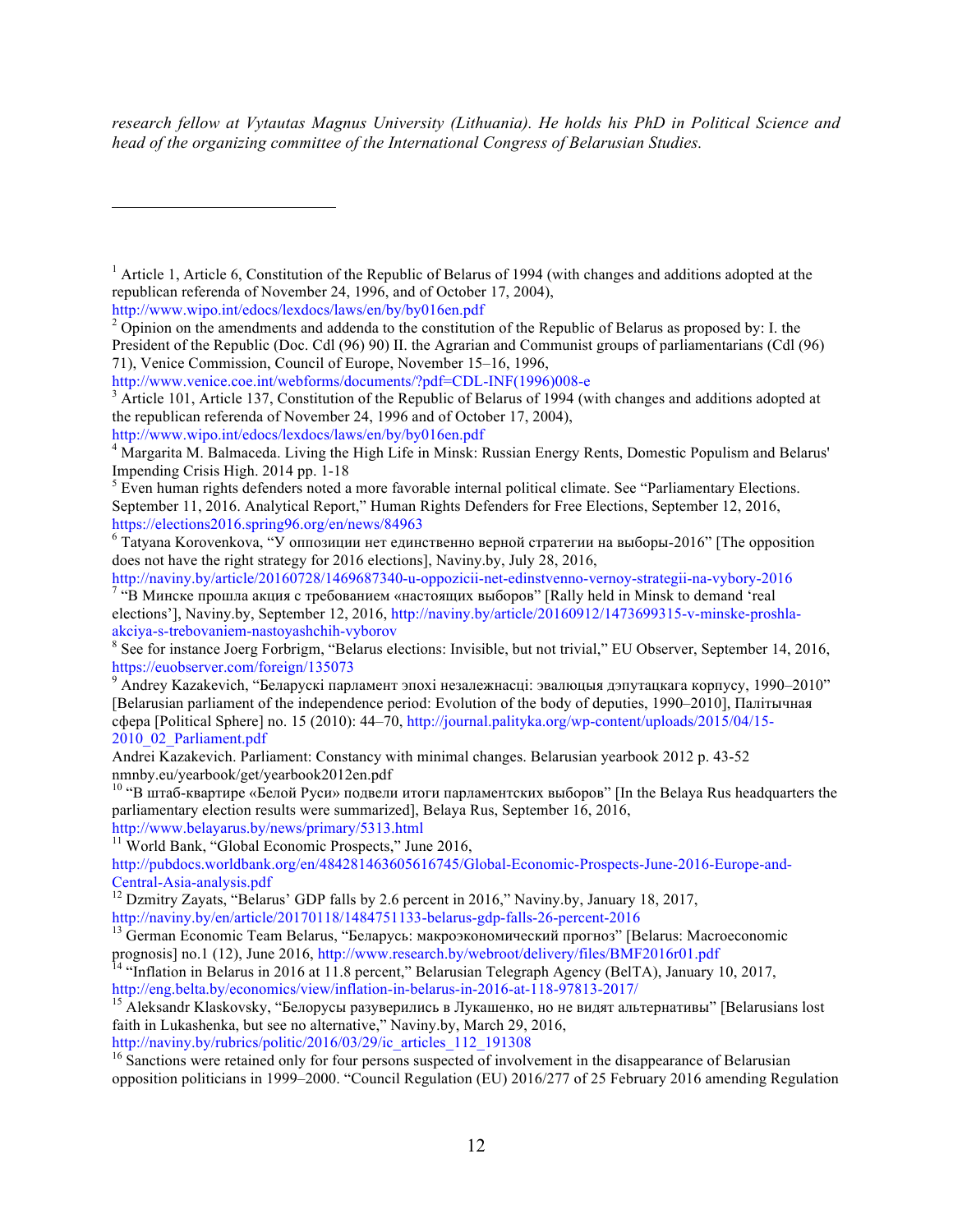(EC) No 765/2006 concerning restrictive measures in respect of Belarus," Council of the European Union, http://eur-lex.europa.eu/legal-content/EN/TXT/?uri=celex:32016R0277<br><sup>17</sup> "Лукашенко: чтобы динамично развиваться, Беларуси необходимы нормальные отношения с ЕС и США"

[Lukashenka: To develop dynamically, Belarus needs normal relations with the EU and US], Naviny.by, June 22, 2016, http://naviny.by/rubrics/eu/2016/06/22/ic\_news\_627\_477094<br><sup>18</sup> Trade with Russia amounts to 50 percent of Belarus turnover. See "Data on foreign trade of the Republic of

Belarus with selected countries in January–November 2016," National Statistical Committee of the Republic of Belarus, http://www.belstat.gov.by/en/ofitsialnaya-statistika/macroeconomy-and-environment/vneshnyaya-<br>torgovlya 2/operativnye-dannye 5/data-on-foreign-trade-of-the-republic-of-belarus-with-selected-countries/

<sup>19</sup> "Интервью информационному агентству ТАСС" [Interview with TASS news agency], President of the Republic of Belarus website, September 6, 2016, http://president.gov.by/ru/news\_ru/view/intervjju-

informatsionnomu-agentstvu-tass-14357/<br><sup>20</sup> Kamil Kłysiński and Szymon Kardaś, "Russia and Belarus reach agreement on oil and gas," Centre for Eastern Studies, October 12, 2016, https://www.osw.waw.pl/en/publikacje/analyses/2016-10-12/russia-and-belarus-reach-

agreement-oil-and-gas<br><sup>21</sup> Ryhor Astapenia, "Belarus-Russia Relations after the Ukraine Conflict," Belarus Digest, August 1, 2016,<br>http://belarusdigest.com/story/analytical-paper-belarus-russia-relations-after-ukraine-conf

<sup>22</sup> Alvaksev Areshka, "Two pro-Russian columnists arrested, facing charge of inciting ethnic hatred," Naviny.by, December 9, 2016, http://naviny.by/node/345706<br><sup>23</sup> "Эксперты про перестановки в Администрации президента: 'Это не новая идеологическая политика'"

[Experts on the changes in the presidential administration: 'It is not a new ideological policy'], Tut.by, December 22, 2016, https://news.tut.by/society/524722.html<br><sup>24</sup> "Session to discuss interaction with the IMF," President of the Republic of Belarus website, October 3, 2016,

http://president.gov.by/en/news\_en/view/session-to-discuss-interaction-with-the-imf-14558/. See also "Обращение Президента к парламентариям пятого и шестого созывов" [Letter from the president to parliamentarians of the fifth and sixth convocations], President of the Republic of Belarus website, October 7, 2016,

http://www.president.gov.by/ru/news\_ru/view/vstrecha-s-deputatami-palaty-predstavitelej-i-chlenami-soveta-

<sup>25 "</sup>Interim Report, 2–26 August 2016," Organization for Security and Co-operation in Europe Office for Democratic Institutions and Human rights (OSCE/ODIHR) Election Observation Mission, Republic of Belarus, August 31, 2016, http://www.osce.org/odihr/elections/belarus/261741?download=true<br><sup>26</sup> "Republic of Belarus, Parliamentary Elections, 11 September 2016, OSCE/ODIHR Election Observation Mission

Final Report," OSCE/ODIHR, December 8, 2016, http://www.osce.org/odihr/elections/287486?download=true <sup>27</sup> Ibid.<br><sup>28</sup> "Parliamentary Elections. September 11, 2016. Analytical Report (full text)," Human Rights Defenders for

<sup>29</sup> "Preliminary final report on the results of monitoring of preparation and conduct of parliamentary election," Right to Choose–2016, September 12, 2016, http://pvby.org/wp-content/uploads/2016/06/PV-2016-FinalReport-Draft\_Part1-eng-FINAL.pdf<br><sup>30</sup> "The Coverage of the 2016 Parliamentary Election in the Belarusian Media (Final Report)," Belarusian

Association of Journalists, September 28, 2016, https://baj.by/en/analytics/coverage-2016-parliamentary-electionbelarusian-media-final-report<br><sup>31</sup> "О результатах работы органов юстиции по государственной регистрации общественных объединений,

фондов в I полугодии 2016 года" [On the results of the work of the justice authorities on the state registration of public associations, foundations in the first half of 2016], Ministry of Justice, August 12, 2016, http://minjust.gov.by/ru/news/671/<br><sup>32</sup> "The 2015 CSO Sustainability Index for Central and Eastern Europe and Eurasia," U.S. Agency for International

Development (USAID),<br>https://www.usaid.gov/sites/default/files/documents/1861/Europe Eurasia CSOSIReport 2015 Update8-29-16.pdf

<sup>33 "</sup>Указ Президента Республики Беларусь No 6 от 13 января 2016 г. 'О некоторых вопросах государственной поддержки общественного объединения "Белорусский республиканский союз молодежи"'" [Decree of the President of the Republic of Belarus No. 6 of January 13, 2016, "On certain issues of state support to the public association 'Belarusian Republican Youth Union'"], Pravo.by,

http://pravo.by/document/?guid=12551&p0=P31600006&p1=1&p5=0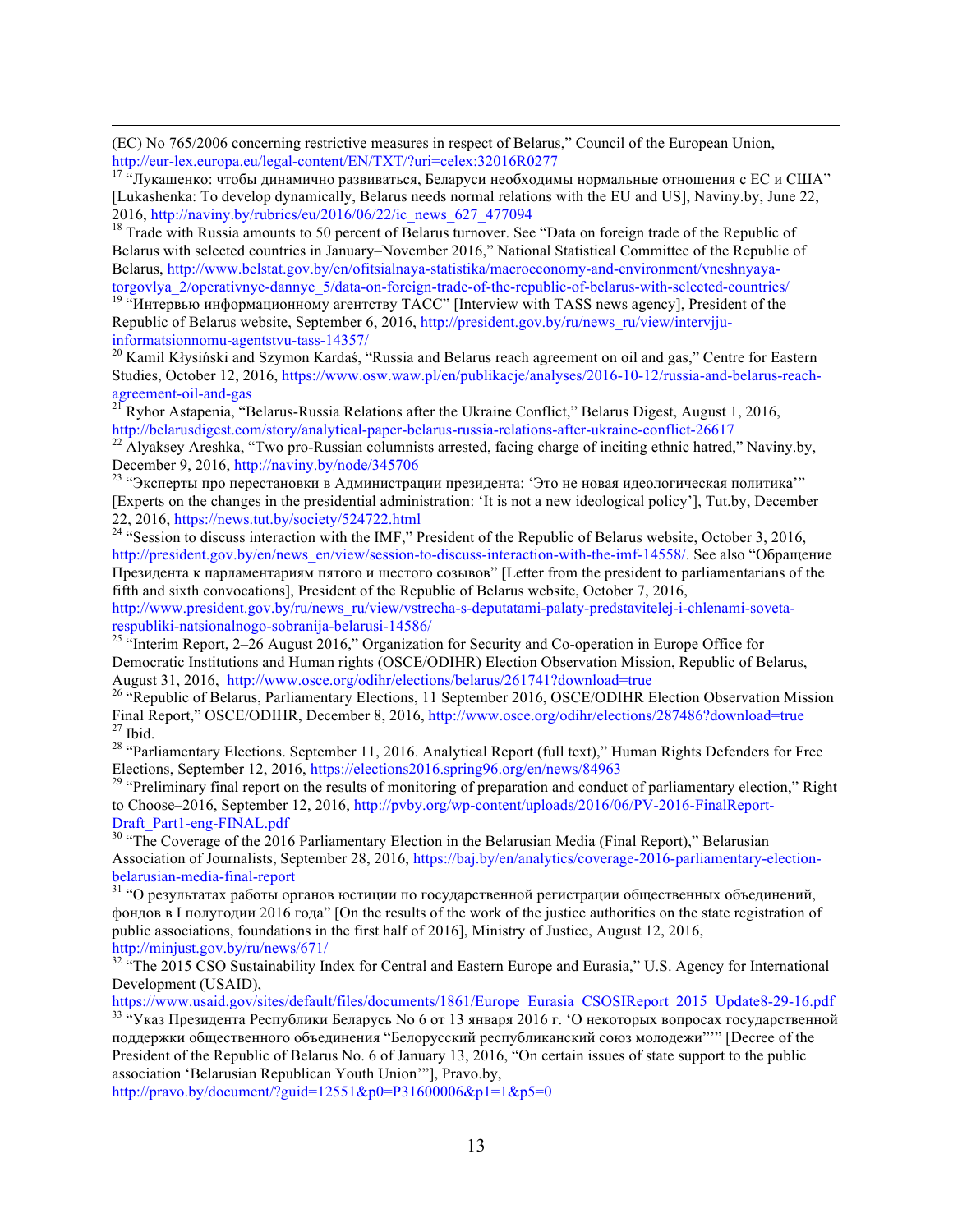<sup>35</sup> "The 2015 CSO Sustainability Index for Central and Eastern Europe and Eurasia," USAID<br><sup>36</sup> : Fizyaum 67 มารถยนต์ day and ball and the conditions that the property of the conditions in Belamy, March 2016], Viasna, http://spring96.org/be/news/82731-March 31, 2016," Legal Transformation Center and Assembly of Pro-Democratic NGOs of Belarus, http://www.lawtrend.org/wp-content/uploads/2016/05/SA-2016-kvartal-1-eng.pdf 37 Ibid.<br><sup>37</sup> Ibid. 38 "148 000 даляраў. Штрафы актывістам пакрылі месячны заробак 500 міліцыянтаў" [148,000 dollars

for activists covered monthly salary of 500 policemen], Radyo Svaboda, December 20, 2016,

http://www.svaboda.org/a/kredytau-nia-treba/28186118.html <sup>39</sup> "Human Rights Situation in Belarus in 2016: Analytical Review," Viasna,

https://spring96.org/files/misc/review\_2016\_en.pdf

 $\overline{a}$ 

 $40$   $\cdots$ Мы не можем рисковать людьми' НИСЭПИ сворачивает опросы в Беларуси" ['We cannot risk people.' IISEPS shuts down surveys in Belarus], Tut.by, August 9, 2016, http://news.tut.by/politics/507464.html;

"Заявление основателя НИСЭПИ профессора Олега Манаева" [Statement by IISEPS founder Professor Oleg Manayev], Nashe Mneniye, August 2, 2016, http://nmnby.eu/news/xlibris/6115.html<br><sup>41</sup> "Сведения о средствах массовой информации, информационных агентствах на 1 ноября 2016 года" [Data

on the mass media, information agencies on November 1, 2016], Ministry of

Information, http://www.mininform.gov.by/ru/statistica-ru<br><sup>42</sup> "E-NEWSLETTER: MASS MEDIA IN BELARUS Bulletin #2(48). Mass Media on the Eve of Parliamentary Elections—2016. (April–June 2016)," Belarusian Association of Journalists, August 9, 2016,

https://baj.by/en/analytics/e-newsletter-mass-media-belarus-bulletin-248-mass-media-eve-parliamentary-elections-2016

<sup>43</sup> "Transport and communications in the Republic of Belarus 2016," National Statistical Committee of the Republic of Belarus, June 17, 2016, 97–98, http://www.belstat.gov.by/ofitsialnaya-<br>statistika/publications/izdania/public\_compilation/index\_5100/

<sup>44</sup> "E-NEWSLETTER: MASS MEDIA IN BELARUS Bulletin #2(48). Mass Media on the Eve of Parliamentary Elections—2016. (April–June 2016)," Belarusian Association of Journalists

<sup>45 "</sup>Kanstantsin Zhukousky sews his mouth in protest," Belsat, April 16, 2016, http://belsat.eu/en/news/kanstantsinzhukousky-sews-his-mouth-in-protest-18/<br><sup>46</sup> Zmicier Lukashuk, "KGB suspends case against journalist Alesin," European Radio for Belarus, January 25,

2016, http://euroradio.fm/en/kgb-suspends-case-against-journalist-alesin <sup>47</sup> "Закон <sup>о</sup> СМИ надо соблюдать" [Law on mass media should be observed], Ministry of Information, March 2,

2016, http://www.mininform.gov.by/ru/news-ru/view/zakon-o-smi-nado-sobljudat-411/<br><sup>48</sup> "1863x.com blogger Eduard Palchys released in court," European Radio for Belarus, October 28, 2016,<br>http://euroradio.fm/en/1863xcom-blo

<sup>49</sup> Miroslav Kobasa, "Местное самоуправление в Беларуси—как превратить миф в реальность" [Local selfgovernment in Belarus—How to transform myth into reality], School of Young Managers in Public Administration, 2011, http://www.sympa-by.eu/sites/default/files/library/booklet\_kobasa.pdf<br><sup>50</sup> Oleg Mazol, "Местное самоуправление в Республике Беларусь" [Local self-government in the Republic of

Belarusl. Belarusian Economic Research and Outreach Center, January 2015,

http://www.beroc.by/publications/policy\_papers/pp22rus/

 $51 \text{ Wages}$  in the city of Minsk are  $37-40$  percent higher than in other regions of Belarus, with the exception of the surrounding Minsk region, where wages are only 29 percent lower. "Номинальная начисленная среднемесячная заработная плата по областям и г. Минску за 2016 год" [Nominal gross average monthly wages and salaries in regions and Minsk for 2016], National Statistical Committee of the Republic of Belarus,

http://www.belstat.gov.by/ofitsialnaya-statistika/solialnaya-sfera/trud/godovye-dannye/nom\_sredn\_zarab\_plata\_91- 2013/nominalnaya-nachislennaya-srednemesyachnaya-zarabotnaya-plata-za-2016-god/<br><sup>52</sup> Будущее старых кварталов Минска на примере Осмоловки: сохранить или...?<br>http://www.belta.by/roundtable/view/buduschee-staryh-kvartalov-m

 $53$  Andrey Kazakevich and Vadzim Smok, "Алігархія ці вертыкаль? Рэгіянальныя эліты ў Беларусі: эвалюцыя ў 1999–2014 гадах на прыкладзе абласных Саветаў" [Oligarchy or vertical? Regional elites in Belarus: Evolution in 1999–2014 in the example of regional councils], Палітычная сфера (Political Sphere), http://palityka.org/wpcontent/uploads/2014/03/Reg\_elites\_Political\_Sphere-2014.pdf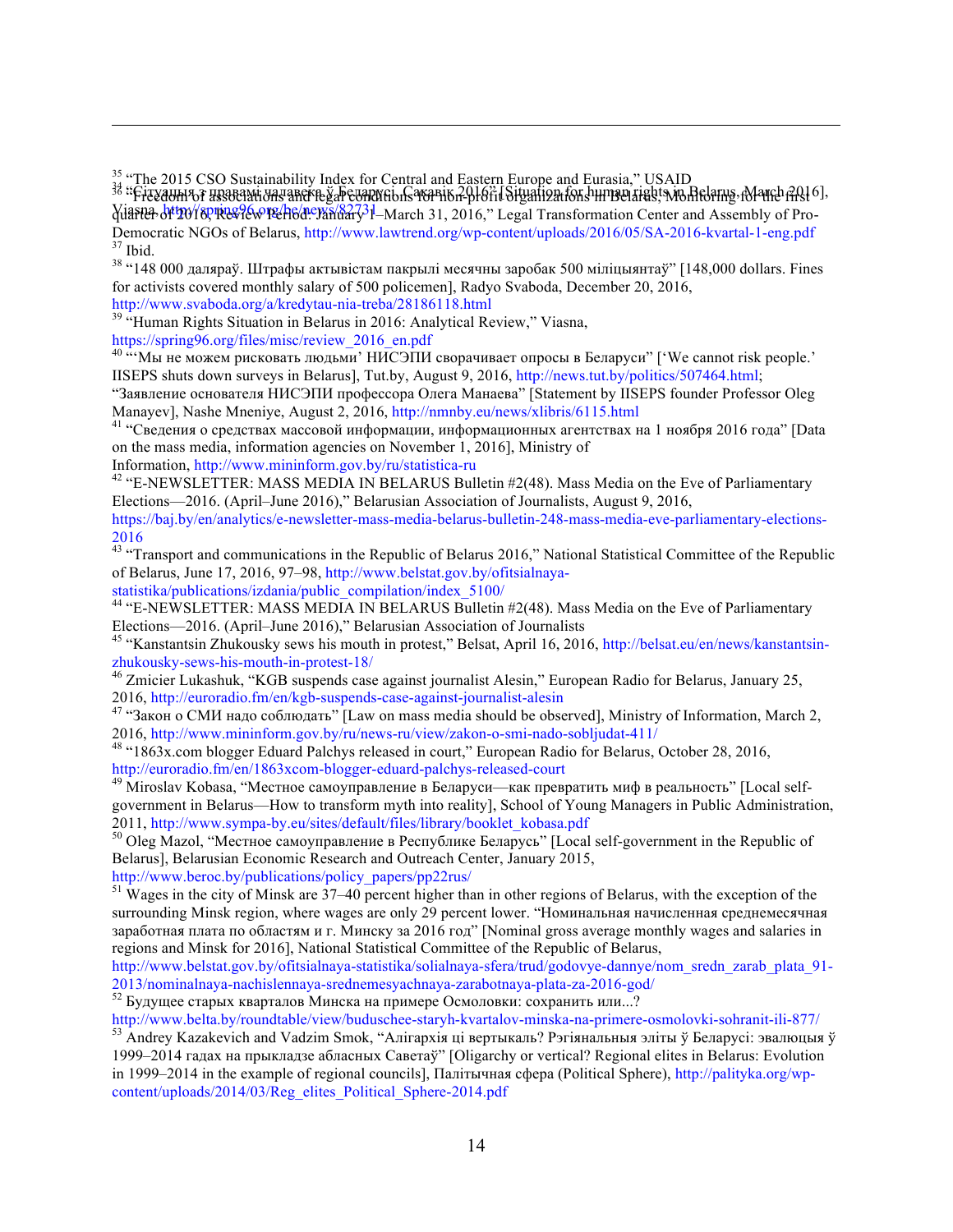<sup>54</sup> "Сведения о составе избранных депутатов местных Советов депутатов двадцать седьмого созыва" Enformation on the Runnesytion of the elected deputies of local councils  $A_1$  deputies of the 27th, convocation], Central Commission of the Republic of Belarus on Elections and Holding Republican Referenda, Kept/eng.opha.stypp.exiden/vsplw)kravt.stylarpsom.edegrions.apglastigung.Keptionsgn\_repterenda,<br>http://eng.beira.stypp.exiden/vsplw)kravt.stylarpsom.edegrions.apglastigung.Keptions.gn\_repterenda,

cooperation 2011. http://www.kas.de/wf/doc/kas\_28814-1522-2-30.pdf <sup>57</sup> "Декрет Президента Республики Беларусь № 14 от <sup>26</sup>июня <sup>2008</sup>г. '<sup>О</sup> некоторых мерах по

совершенствованию деятельности Конституционного Суда Республики Беларусь'" [Decree of the President of the Republic of Belarus No. 14 of June 26, 2008, 'On certain measures to improve the functioning of the Constitutional Court of Belarus'], Constitutional Court of the Republic of Belarus, http://www.kc.gov.by/main.aspx?guid=7205

<sup>58 "</sup>Декрет президента Республики Беларусь 29 ноября 2013 г. No.6 О совершенствовании судебной системы Республики Беларусь" [Decree of the President of the Republic of Belarus No. 6 of November 29, 2013, 'On improvement of the judicial system of the Republic of Belarus'], Pravo.by, November 30, 2013, http://www.pravo.by/main.aspx?guid=3871&p0=Pd1300006&p1=1

<sup>59 "</sup>Послание Конституционного суда Республики Беларусь: О состоянии конституционной законности в Республике Беларусь в 2013 году" [Message of the Constitutional Court of the Republic of Belarus: On constitutional legality in Republic of Belarus in 2013], Constitutional Court, January 21, 2014,

http://www.kc.gov.by/main.aspx?guid=20895<br><sup>60</sup> "General Provisions," Constitutional Court of the Republic of Belarus,

http://www.kc.gov.by/en/main.aspx?guid=1901

 $\overline{a}$ 

<sup>61</sup> Aliaksandr Vashkevich, "From Vague Ideas to Unclear Reality: the Evolution of Constitutional Control in Belarus in the Context of Its Influence on the Human Rights Situation," Lund University Faculty of Law, Spring 2011, http://lup.lub.lu.se/luur/download?func=downloadFile&recordOId=2295041&fileOId=2342998

 $h^2$  "Acts of the Constitutional Court," Constitutional Court of the Republic of Belarus, 2016, http://www.kc.gov.by/en/main.aspx?guid=1931

<sup>63</sup> "Сітуацыя з правамі чалавека ў Беларусі. Кастрычнік 2016" [Situation for human rights in Belarus. October 2016], Viasna, http://spring96.org/be/news/85339; "Сітуацыя з правамі чалавека ў Беларусі. Верасень 2016" [Situation for human rights in Belarus. September 2016], Viasna, http://spring96.org/be/news/85101 <sup>64</sup> See for example, "Дрозды №2: полный список чиновников, получивших участки общей стоимостью \$10

млн" [Invaders No. 2: Full list of officials who have received land worth \$10 million], Nasha Niva, January 4, 2015, http://nn.by/?c=ar&i=129566&lang=ru

<sup>65</sup> See two examples in 2016: "Дырэктар беларускамоўнай гімназіі № 4 папаўся на 500 «мечаных» далярах" [Director of Belarusian-language school no. 4 caught with 500 'tagged' dollars], Radyo Svaboda,

http://www.svaboda.org/a/27933567.html; "Источники: главная задача Чижа—навести порядок в своем хозяйстве и не позорить имя президента" [Sources: Main task of Chyzh—to restore order in his household and not disgrace the name of the president], Tut.by, September 16, 2016, http://news.tut.by/economics/512499.html 66 "Пока проверят 2000 его объектов': Чижу продлили содержание под стражей еще на 2 месяца" ['While they check 2,000 of his objects': Chyzh detention extended for two months], Tut.by, June 23, 2016, https://news.tut.by/economics/501625.html

 $67$  Vyachaslaw Budkevich, "Yury Chyzh released from jail," Naviny.by, September 15, 2016, http://naviny.by/en/article/20160915/1473959025-yury-chyzh-released-jail

<sup>68</sup> "New anti-corruption law enters into force in Belarus," BelTA, January 25, 2016,<br>http://eng.belta.by/society/view/new-anti-corruption-law-enters-into-force-in-belarus-88403-2016/

<sup>69 "</sup>72nd GRECO Plenary Meeting: Summary Report," Group of States against Corruption, Council of Europe, September 8, 2016,

https://rm.coe.int/CoERMPublicCommonSearchServices/DisplayDCTMContent?documentId=09000016806cb6f0; "Council of Europe's anti-corruption group publishes summary of its report on Belarus, says faith in country's commitment is undermined," Council of Europe, September 2, 2016,

https://wcd.coe.int/ViewDoc.jsp?p=&id=2438623&Site=DC&direct=true<br><sup>70</sup> Viktor Fedorovich, "Коррупция в Беларуси: покаялся перед президентом и на свободу" [Corruption in Belarus: Confessed before the president and freed], Naviny.by, June 5, 2013, http://naviny.by/rubrics/society/2013/06/05/ic\_articles\_116\_181964